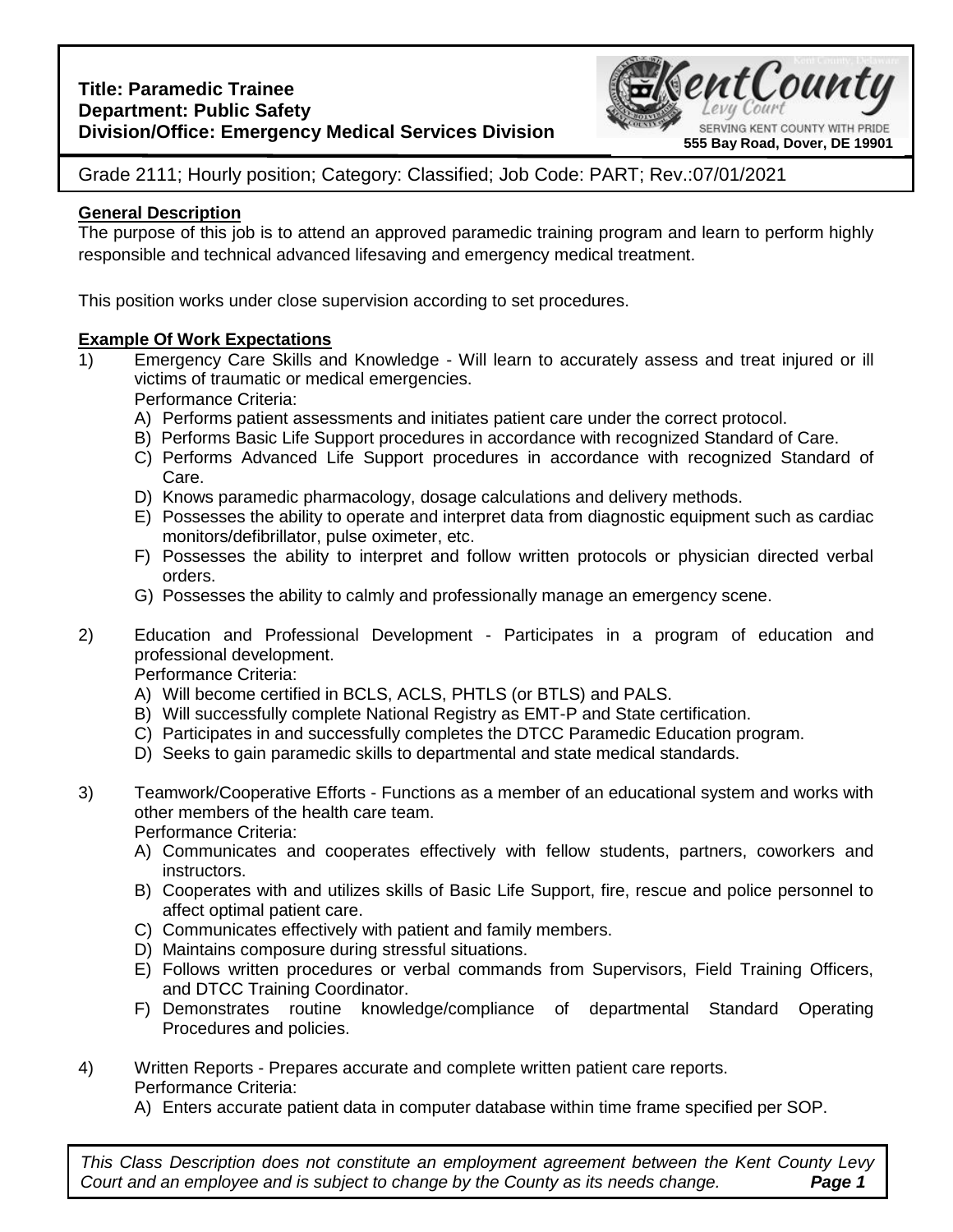

Grade 2111; Hourly position; Category: Classified; Job Code: PART; Rev.:07/01/2021

- B) Uses correct grammar, spelling and department approved abbreviations.
- C) Enters pertinent and detailed patient care reports in written format.
- 5) Emergency Vehicle Operations Possesses the ability to operate an emergency vehicle in a safe manner.

Performance Criteria:

- A) Possesses the ability to operate the vehicle in a safe manner under normal, non- emergent conditions.
- B) Possesses the ability to operate the vehicle in a safe manner under emergency and/or hazardous conditions.
- C) Can read road maps and effectively direct unit to call scene.
- D) Possesses driving record with no more than 4 current points.
- 6) Professional Standards Maintains appearance and hygiene in accordance with departmental and college policies. Demonstrates and displays a constructive behavior and professional demeanor in the workplace and in public. Reports to work/class when required and in a timely fashion.

Performance Criteria:

- A) Promotes a professional appearance through grooming, hygiene, and uniform appearance.
- B) Fosters and maintains a positive and professional behavior within the department and the college.
- C) Consistently reports to work in a timely manner.
- D) Consistently follows requirements of leave policies.
- E) Maintains personnel record clear of disciplinary action.
- F) Demonstrates an ability to follow chain of command.

# **Minimum Education and Experience Requirements**

Requires High School graduation or GED equivalent.

## **Additional Requirements:**

At least 18 years of age; graduation from an accredited high school or G.E.D.; Delaware Class "D" driver's license; ability to pass required training institution entrance criteria; successful completion of Kent County selection process; psychiatric and physical examinations; physical agility testing; written, oral, and practical examination; background investigation (including driving, criminal and credit); and ability to be certified by the Delaware Board of Medical Practice as a Paramedic upon successful completion of approved training program; ability to understand and follow oral and written instructions; ability to prepare accurate written reports; ability to manage people in stressful situations for the care and safety of the patient; ability to perform minor maintenance of emergency vehicles; good driving record (to be determined by review); excellent moral character (to be determined by a background investigation); must demonstrate a high degree of dependability; ability to perform as part of a team; good judgment; integrity; tact; operational knowledge of personal computers and pertinent applications; regular and timely attendance; performance of duties in a safe manner.

## **Americans with Disabilities Act Requirements:**

This is heavy work requiring the exertion of 100 pounds of force occasionally, up to 50 pounds of force frequently, and up to 20 pounds of force constantly to move objects; work requires balancing, climbing, crouching, feeling, fingering, grasping, kneeling, lifting, reaching, stooping, crawling, handling, pulling,

**Page 2** *This Class Description does not constitute an employment agreement between the Kent County Levy Court* and an employee and is subject to change by the County as its needs change.